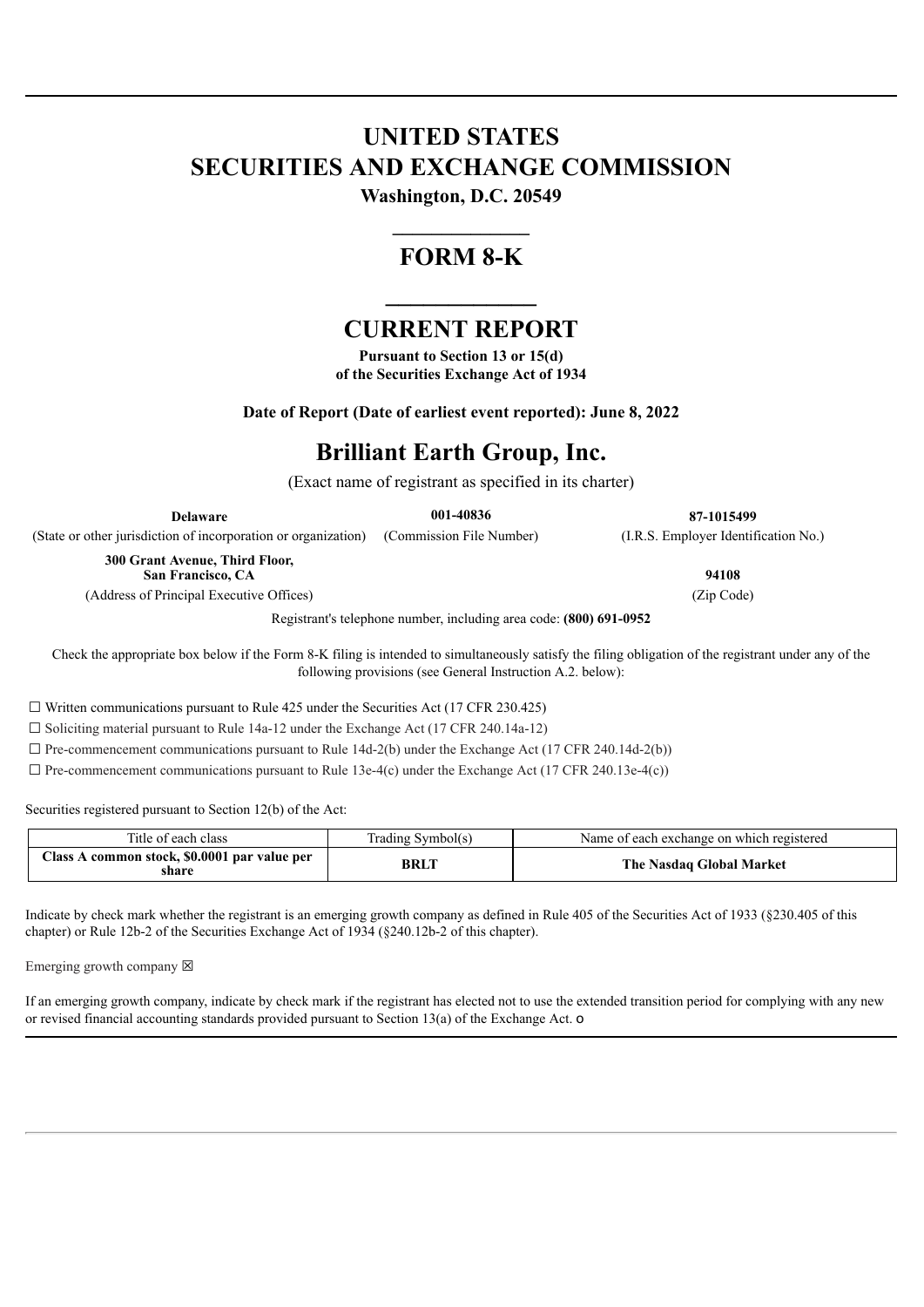#### **Item 5.07. Submission of Matters to a Vote of Security Holders**

The 2022 Annual Meeting of Stockholders (the "Annual Meeting") of Brilliant Earth Group, Inc. (the "Company") was held on June 8, 2022.

At the Annual Meeting, the Company's stockholders:

(a) Elected the two Class I director nominees, each director to hold office until the 2025 annual meeting of stockholders and until such director's successor is duly elected and qualified, or until such director's earlier death, resignation or removal; and

(b) Ratified the appointment BDO USA, LLP as the Company's independent registered public accounting firm for the fiscal year ending December 31, 2022.

The proposals considered and voted upon at the Annual Meeting are described in more detail in the Company's Definitive Proxy Statement filed with the Securities and Exchange Commission on April 26, 2022.

Each share of the Company's Class A common stock and Class B common stock entitles its holders to one vote per share on all matters presented to stockholders generally, and each share of Class C common stock entitles its holders to ten votes per share on all matters presented to stockholders generally. Holders of the Company's Common Stock voted together as a single class on all matters presented at the Annual Meeting.

The following is a summary of the final voting results for each matter presented to stockholders.

#### **Proposal 1: Election of Class I Directors.**

| <b>Nominee</b> | Votes For   | <b>Votes Withheld</b> | <b>Broker Non-Votes</b> |
|----------------|-------------|-----------------------|-------------------------|
| Ian M. Bickley | 527,550,581 | 1.954.151             | 2,496,004               |
| Beth Gerstein  | 527.521.258 | 1,983,474             | 2,496,004               |

#### **Proposal 2: Ratification of Appointment of Independent Registered Public Accounting Firm.**

| <u>For</u>  | <b>Against</b> | Abstain | <b>Broker Non-Votes</b> |
|-------------|----------------|---------|-------------------------|
| 531,493,175 | 144,062        | 363,499 |                         |